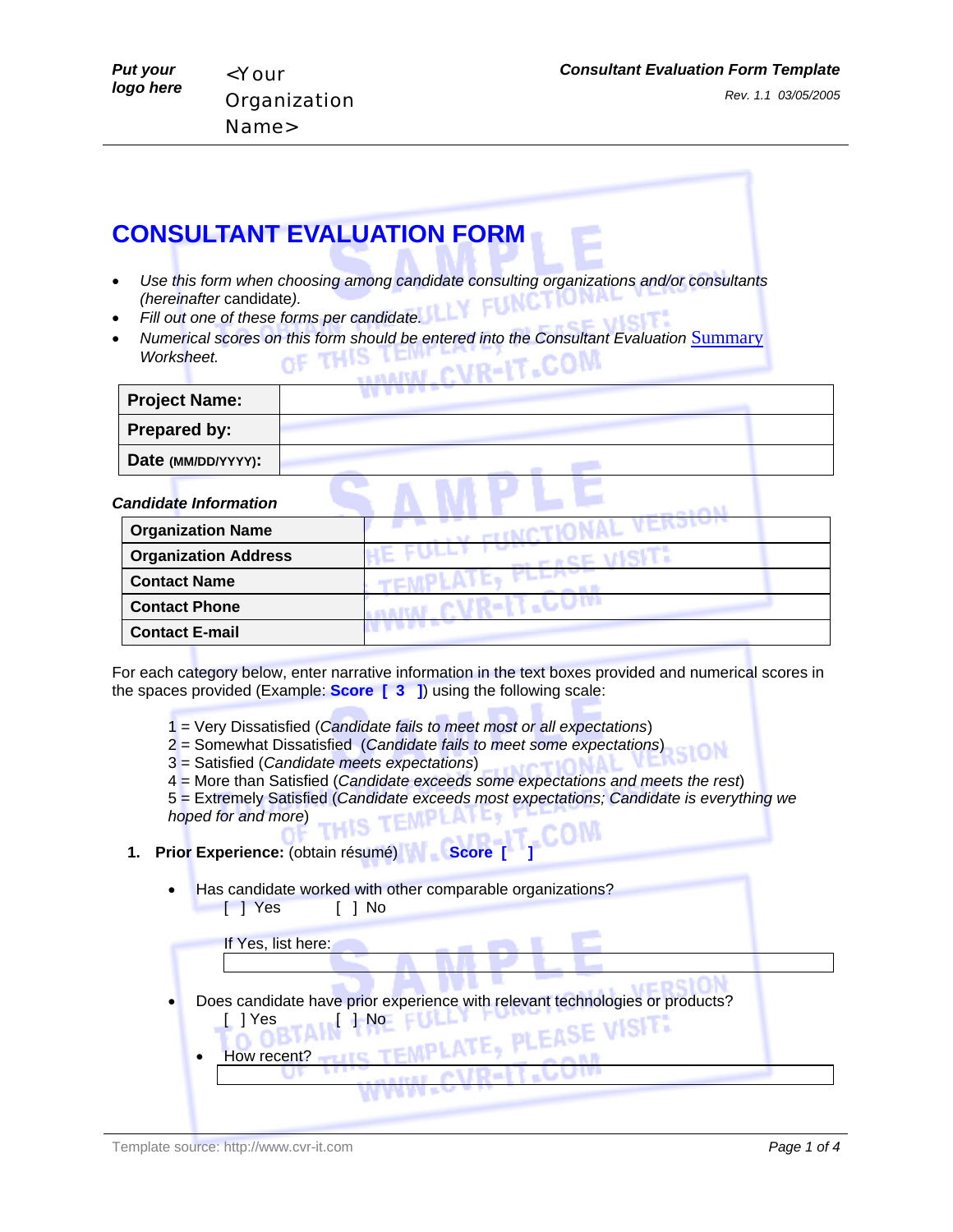**FRSION** 

- How extensive?
- **2. Quality Assurance: Score [ ]**
	- What is the candidate's process to ensure accurate delivery of project requirements?

LY FUNCTIONAL VERSION

- What steps does the candidate take to ensure that what they deliver is actually what its customer needed?
- **3. Staffing w/ Direct Experience:** (obtain résumés) **Score [ ]**
	- Will the individual consultants whose resumes we have been given actually be assigned to<br>
	our project?<br>
	F T Nes Links our project? [] Yes [] No
	- Does the consulting staff assigned to our project have experiences that are relevant and recent as it relates to our requirements?

**4. References: Score [ ]**

- Can the candidate cite examples of comparable projects they have done that were actually implemented and used by its customer?
- Did the customers consider these projects successful?
- List reference names:

| LISL I GIGIGHUG HAIHGS.<br>٠<br>$\bullet$ |                                                                                             |
|-------------------------------------------|---------------------------------------------------------------------------------------------|
|                                           |                                                                                             |
|                                           | TO OBTAIN THE FULLY FUNCTIONAL VERSION<br>OF THIS TEMPLATE, PLEASE VISIT:<br>WWW.CVR-IT.COM |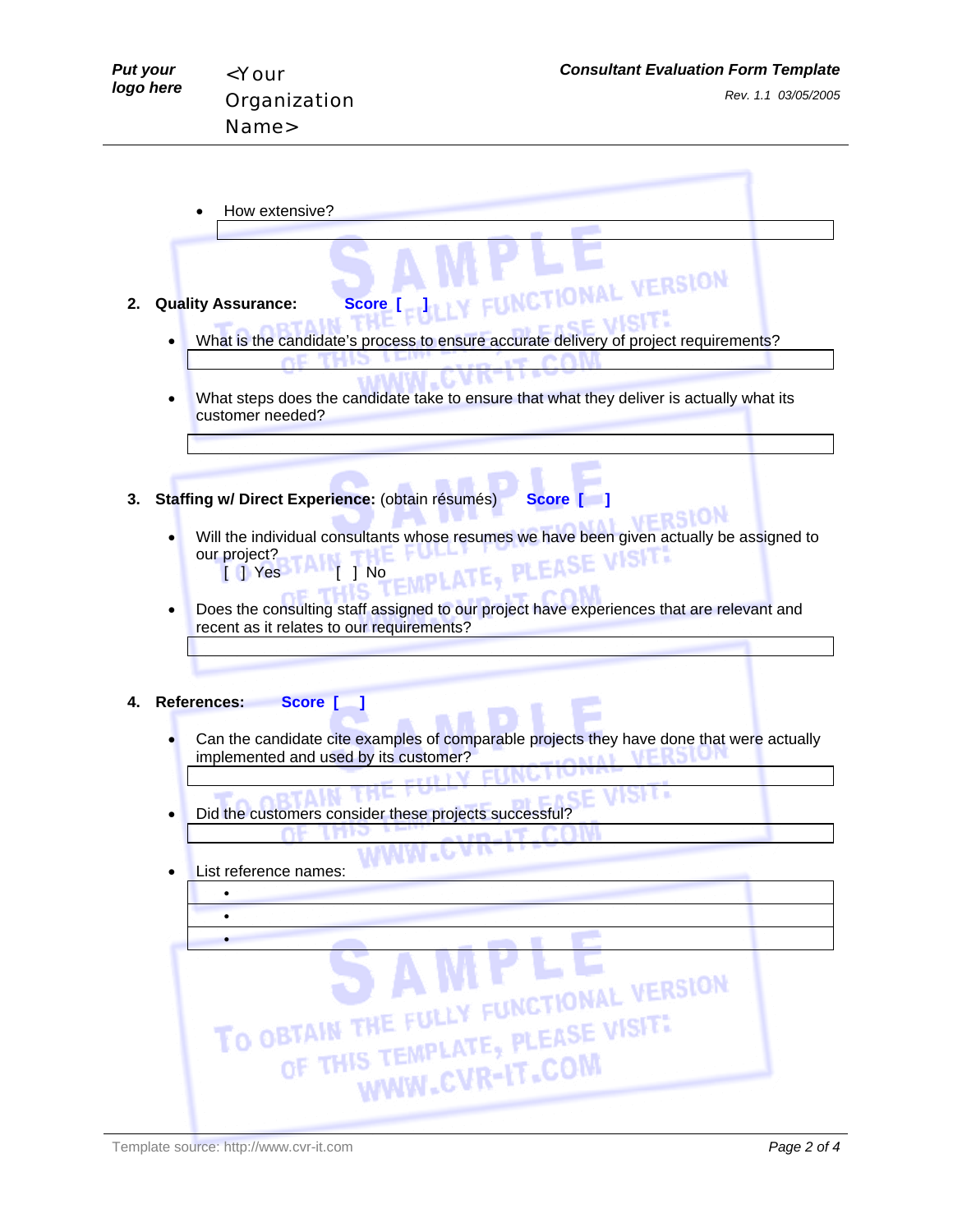| <b>Put your</b><br>logo here | <b>Consultant Evaluation Form Template</b><br><your<br>Rev. 1.1 03/05/2005<br/>Organization<br/>Name&gt;</your<br>                                                                                                                                                            |
|------------------------------|-------------------------------------------------------------------------------------------------------------------------------------------------------------------------------------------------------------------------------------------------------------------------------|
| 5.                           | Fee Structure: (obtain sample contract)<br>Score [                                                                                                                                                                                                                            |
|                              | Does the proposed fee cover the entire scope of services that are required?<br>[ ] Yes<br>$\blacksquare$ No<br><b>TIONAL VERSION</b><br>EMPLATE, PLEASE VISIT!<br>Is the fee within our estimates?<br>$\begin{bmatrix} 1 & \text{Yes} \end{bmatrix}$<br>$\lceil \; \rceil$ No |
| Comments:                    | Does the candidate agree to a deliverables-based payment schedule?<br>[ ] Yes<br>$\begin{bmatrix} 1 & No \end{bmatrix}$                                                                                                                                                       |
| 6.                           | Impartiality:<br><b>Score</b><br>websi0)                                                                                                                                                                                                                                      |

• Does the candidate have any partnerships or other allegiances that could compromise its impartiality with respect to this project?

VERSION

m

## **7. Team Management ability:** (Where relevant) **Score** [ ]

• Can the candidate document the effectiveness of their team management skills? Give examples here:

## **8. Project Management Ability:** Score [ ] NCTIONAL

- What does the candidate provide as evidence of effective Project Management practice?
- By what means will the candidate determine and then communicate project status?
- Does the candidate provide effective issue management and change control processes?



Template source: http://www.cvr-it.com *Page 3 of 4*